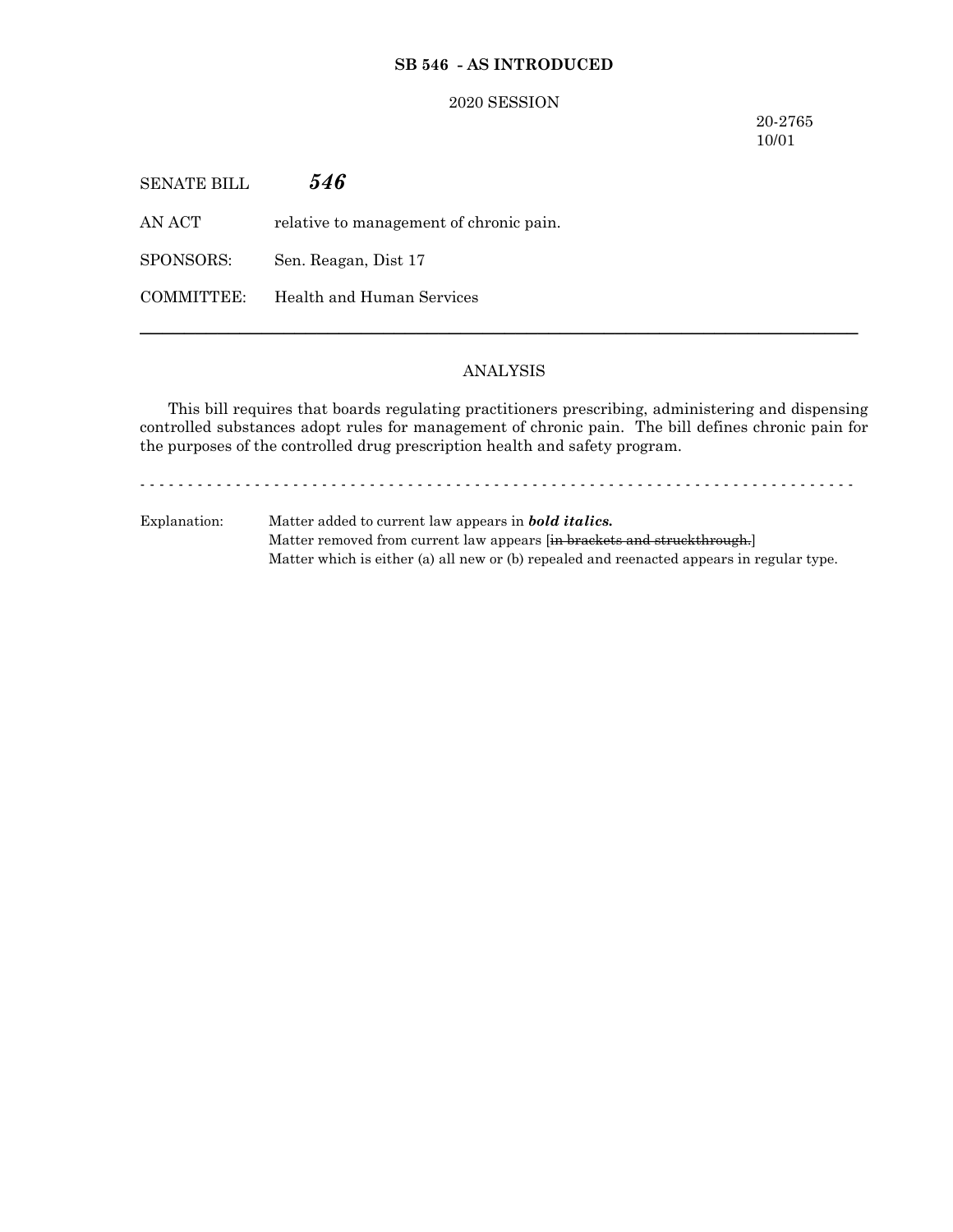#### **SB 546 - AS INTRODUCED**

## STATE OF NEW HAMPSHIRE

*In the Year of Our Lord Two Thousand Twenty*

AN ACT relative to management of chronic pain.

*Be it Enacted by the Senate and House of Representatives in General Court convened:*

1 New Paragraph; Definition Added; Controlled Drug Prescription Health and Safety Program. Amend RSA 318-B:31 by inserting after paragraph I the following new paragraph: 1 2

I-a.(a) "Chronic pain" means a state in which pain persists beyond the usual course of an acute disease or healing of an injury, or that might or might not be associated with an acute or chronic pathologic process that causes continuous or intermittent pain over months or years. It also includes intermittent episodic pain that might require periodic treatment. 3 4 5 6

7 8

(1) For the purpose of this subdivision, chronic pain does not cover or in any way determine treatment for pain from terminal disease.

(2) For the purpose of this subdivision, chronic pain includes but may not be limited to pain defined as "chronic", "intractable", "high impact", "chronic episodic," and "chronic relapsing." 9 10

(b) A diagnosis of chronic pain made by a practitioner licensed in any of the states in the United States or the District of Columbia and supported by written documentation of the diagnosis by the treating practitioner shall constitute proof that the patient suffers from chronic pain. 11 12 13

2 New Subparagraph; Controlled Drug Prescription Health and Safety Program; Standards for Treatment of Chronic Pain. Amend RSA 318-B:41, II by inserting after subparagraph (c) the following new subparagraph: 14 15 16

17

(d) In addition to the provisions of subparagraph (c), standards for the use of opioids for the management or treatment of chronic pain, which shall include the following: 18

(1) All decisions regarding the treatment of patients suffering chronic pain shall be made by the treating practitioner even when the treatment is determined to require the prescribing of opioid analgesics. Treating practitioners shall administer care sufficient to treat a patient's chronic pain based on ongoing, objective evaluations of the patient without fear of reprimand or discipline. A treating practitioner's patient care and ordering, prescribing, dispensing, or administering of controlled substances, including opioid analgesics, shall not in any way be dictated by ultimatum to adhere to pre-determined Morphine Milligram Equivalent (MME) guidelines. 19 20 21 22 23 24 25

(2) Ongoing treatment of those patients who suffer with chronic pain can be determined, managed, and administered by a pain management practitioner who specializes in the treatment of the patient's specific illness or injury, by a practitioner who specializes in the illness from which the patient suffers, or by the patient's primary care practitioner who shall document the consideration of a consultation with a practitioner who specializes in the treatment of the patient's specific illness or injury in the following circumstances: 26 27 28 29 30 31